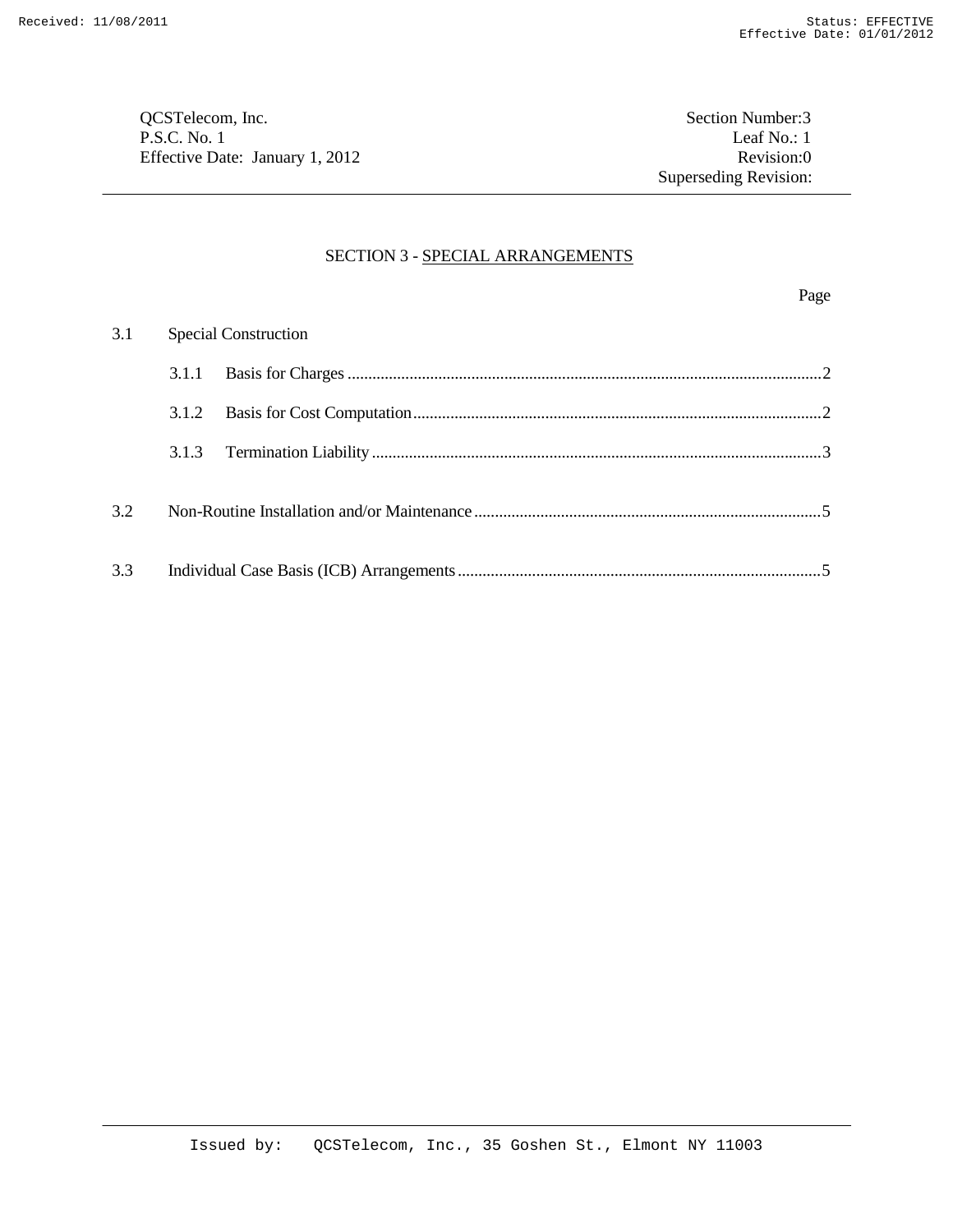**OCSTelecom, Inc.** Section Number:3 P.S.C. No. 1 Leaf No.: 2 Effective Date: January 1, 2012 Revision:0

Superseding Revision:

# SECTION 3 - SPECIAL ARRANGEMENTS

## 3.1 SPECIAL CONSTRUCTION

#### 3.1.1 Basis for Charges

Basis for Charges where the Company furnishes a facility or service for which a rate or charge is not specified in the Company's tariffs, charges will be based on the costs incurred by the Company (including return) and may include:

- a) nonrecurring charges;
- b) recurring charges;
- c) termination liabilities; or
- d) combinations of (a), (b), and (c).

#### 3.1.2 Basis for Cost Computation

The costs referred to in 3.1.1 preceding may include one or more of the following items to the extent they are applicable:

- I. Costs to install the facilities to be provided including estimated costs for the rearrangements of existing facilities. These costs include:
	- a) equipment and materials provided or used;
	- b) engineering, labor, and supervision;
	- c) transportation; and
	- d) rights of way and/or any required easements.
- II. Cost of maintenance.
- Ill. Depreciation on the estimated cost installed of any facilities provided, based on the anticipated useful service life of the facilities with an appropriate allowance for the estimated net salvage.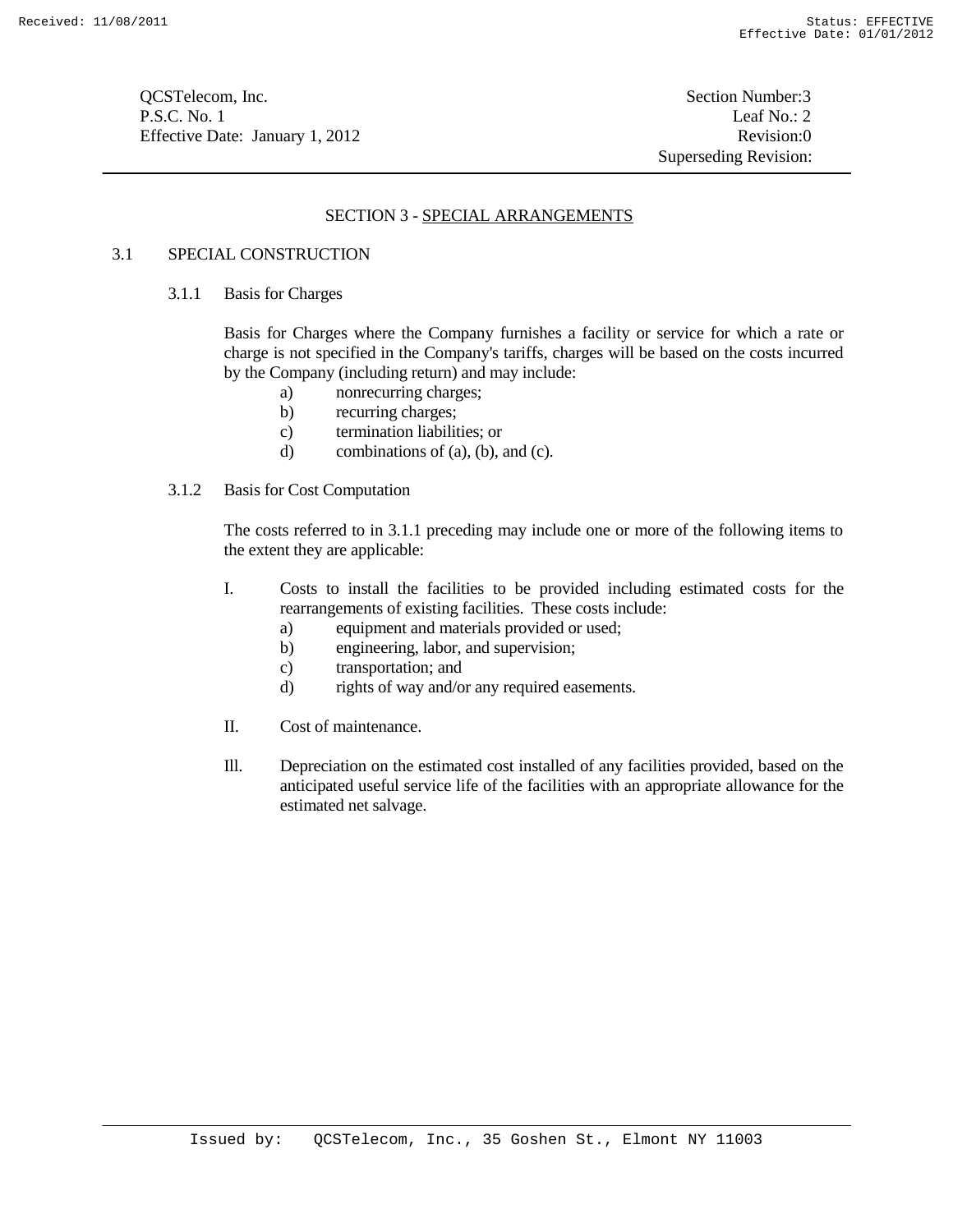QCSTelecom, Inc. Section Number:3 P.S.C. No. 1 Leaf No.: 3 Effective Date: January 1, 2012 Revision:0

Superseding Revision:

## SECTION 4 - SPECIAL ARRANGEMENTS (cont'd)

# 3.1 SPECIAL CONSTRUCTION (cont'd)

- 3.1.2 Basis for Cost Computation (cont'd)
	- IV. Administration, taxes, and uncollectible revenue on the basis of reasonable average cost for these items.
	- V. License preparation, processing, and related fees.
	- VI. Tariff preparation, processing and related fees.
	- VII. Any other identifiable costs related to the facilities provided; or
	- VIII. An amount for return and contingencies.
- 3.1.3 Termination Liability

To the extent that there is no other requirement for use by the Company, a termination liability may apply for facilities specially constructed at the request of a customer.

- 3.1.3.1 The period on which the termination liability is based is the estimated service life of the facilities provided.
- 3.1.3.2 The amount of the maximum termination liability is equal to the estimated amounts (including return) for: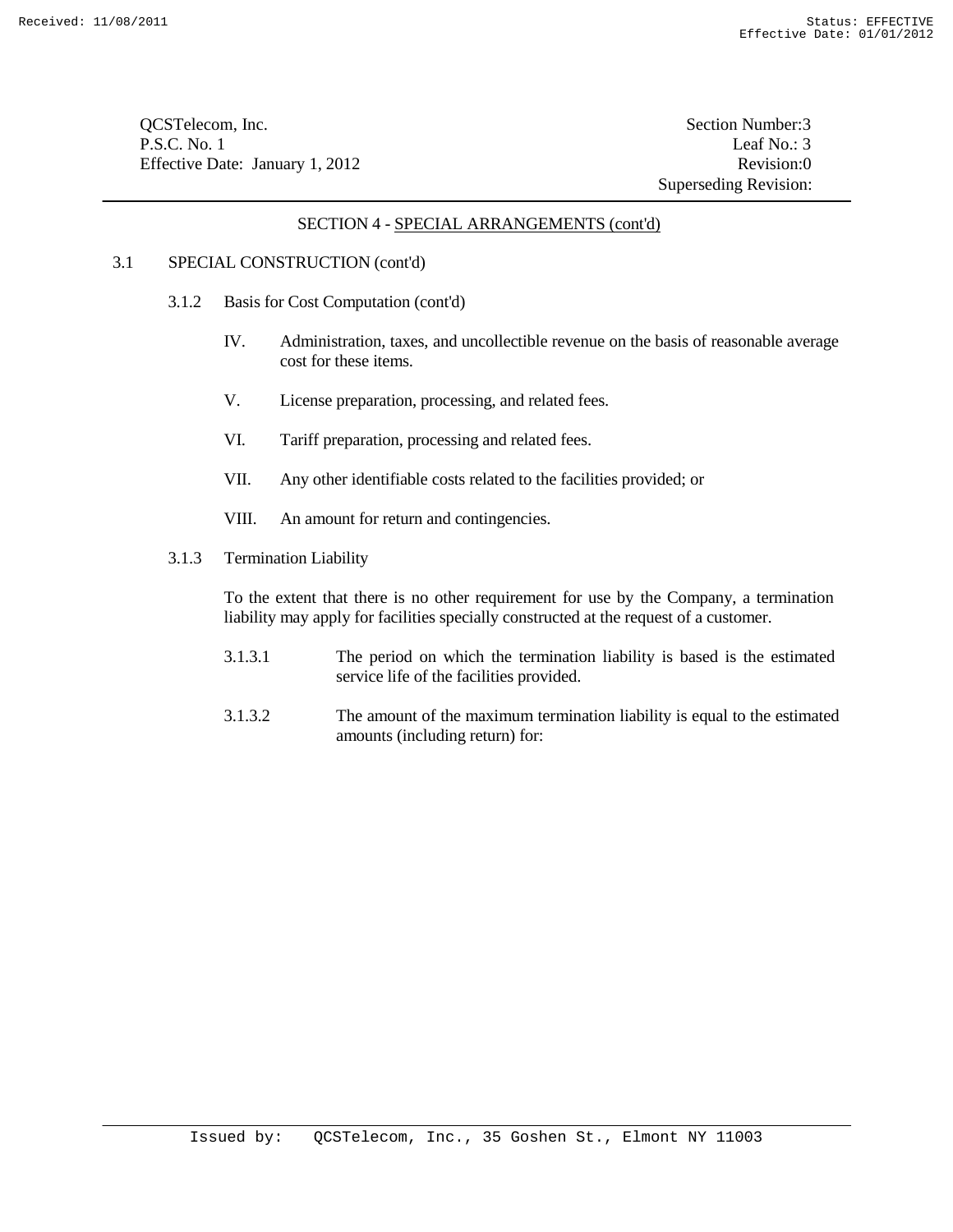**OCSTelecom, Inc.** Section Number:3 P.S.C. No. 1 Leaf No.: 4 Effective Date: January 1, 2012 Revision:0

Superseding Revision:

## 3.1 SPECIAL CONSTRUCTION (cont'd)

- 3.1.3 Termination Liability (cont'd)
	- 3.1.3.2 (cont'd)
- 1. Costs to install the facilities to be provided including estimated costs for the rearrangements of existing facilities. These costs include:
	- a) equipment and materials provided or used;
	- b) engineering, labor, and supervision;
	- c) transportation; and
	- d) rights of way and/or any required easements;
- 2. license preparation, processing, and related fees;
- 3. tariff preparation, processing and related fees;
- 4. cost of removal and restoration, where appropriate; and
- 5. any other identifiable costs related to the specially constructed or rearranged facilities.
- 3.1.3.3 The termination liability method for calculating the unpaid balance of a term obligation is obtained by multiplying the sum of the amounts determined as set forth in Section 3.1.3.2 preceding by a factor related to the unexpired period of liability and the discount rate for return and contingencies. The amount determined in Section 3.1.3.2 preceding shall be adjusted to reflect the redetermined estimated net salvage, including any reuse of the facilities provided. This amount shall be adjusted to reflect applicable taxes.